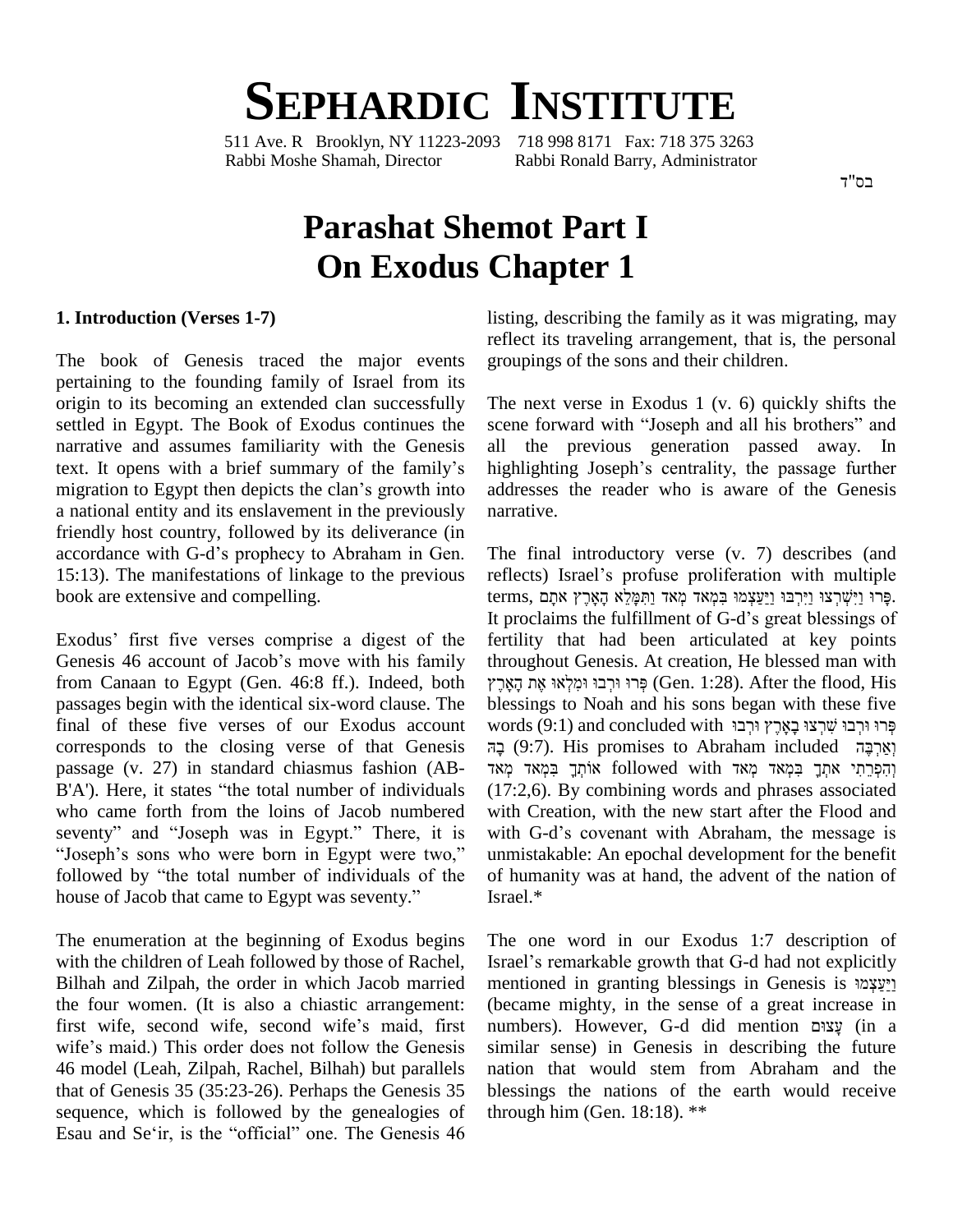# **2.** The Meaning of יִעֲלָה מִן הָאָרֶץ

"A new king arose...who did not know Joseph" (Exod. 1:8). Alarmed at Israel's proliferation, he fears that in the event of war an Israelite nation even more numerous than what it was at that point might join the The 1 that in the event of war an Israelite nation even more di<br>numerous than what it was at that point might join the Thenemy and succeed in accomplishing  $\gamma$ יָעֲלָה מִן הָאָרָ numerous than what it was at that point might join the The 1<br>enemy and succeed in accomplishing וְעָלָה מִן הָאָרָץ<br>(they shall rise from the ground'' [v. 10]). Some have tradit conjectured that this latter phrase may express the fear that the Israelites, presumably a valuable economic conjectured that this latter phrase may express the fear governed that the Israelites, presumably a valuable economic frame resource, will "leave the land," in order to return to centure their own country. However, despite the fact of their Asiatic origin, as the Israelites had not yet been enslaved and had lived in Egypt for an extended Asiatic origin, as the Israelites had not yet been north enslaved and had lived in Egypt for an extended the 17 period of time, proliferating and having "taken hold in had enslaved and had lived in Egypt for an extended the period of time, proliferating and having "taken hold in had it" (Gen 47:27), why should they be suspected of mig wishing to leave?

Some suppose that the king fears future enemies, in conjunction with the Israelites, might force the settle Egyptians to leave the land. Superstitiously, he speaks Howe<br>of his fear in the third person, פִצְלָה, ("they shall rise"), diffic Egyptians to leave the land. Superstitiously, he speaks a once-common form of speech, illustrated in Dathan<br>and Abiram's taunt to Moses, "Do you intend to **3. On**<br>gouge out their eyes?" (Num.16:14). However, of his fear in the third person,  $\vec{\eta}$ יָעֲלָה ("they shall rise"), a once-common form of speech, illustrated in Dathan and Abiram's taunt to Moses, "Do you intend to Egyptian history does not reflect grounds for such a fear and the biblical narrative does not contain any indication of it.

indication of it.<br>cities f<br>The NJPS translates יְעָלָה מִן הָאָרָץ as "rise from the servitu cities<br>ground," with the following footnote: "Meaning multip"<br>multip footnote: "Meaning multip" perhaps from their wretched condition, cf. Hos. 2:2; or ground," with the following footnote:<br>perhaps from their wretched condition, cf. He<br>'gain ascendancy over the country.'"

It is unreasonable to interpret the king as fearing harshness"). Thus Rashi, Rashbam and others Israel was not yet in such a lowly state to speak of it in such a manner and there is nothing so threatening Semitic languages. Our Exodus context, which stated, about such a result. The king cannot be imagined to be in such a manner and there is nothing so threatening Semitiabout such a result. The king cannot be imagined to be "they saying, "they will join our enemy, battle with us and mortal about such a result. The king can<br>saying, "they will join our enem<br>improve their condition." improve their condition." field<br>
field<br>
However, to "gain ascendancy over the country" fits Alte

com<br>However, to "gain ascendancy over the country" fits Alt<br>the context well. In Hosea 2:2 – in the only other Ko However, to "gain ascendancy over the country" fits Alter<br>the context well. In Hosea  $2:2 -$  in the only other Kore<br>scriptural attestation of this phrase  $-$  it states: "The interp people of Judah and the people of Israel shall in assemble together and appoint one head over them<br>וַעֲלוּ מִן הָאָרָץ (and shall rise from the ground)." That Re assemble together and appoint one head over them passage speaks of Judah and Israel who were in their land and were surely being envisioned to remain in

their land. Thus, "rise from the ground" appears to connote ascendancy and triumph in the land.

The Israelites in Egypt apparently maintained their distinctiveness as a separate "nation" and as Asiatics. The fear that they might join warring foreigners and become ascendant was very understandable given the traditions that undoubtedly were handed down within governmental and educated circles during the time frame we are dealing with. This would be not many centuries after the Egyptian experience with the Hyksos, the Asiatic Semitics whose princes ruled in north Egypt from the beginning of the middle third of the  $17<sup>th</sup>$  century B.C.E. for little over a century. They had risen to power after several centuries of migrations to the eastern Nile delta and having consolidated their power there. (Some scholars have placed the account of Joseph's rise to power, the immigration of Jacob and his family and their settlement in Goshen within the Hyksos period. However, there are a number of textual and historical difficulties with that hypotheses.)

## **. On the Word** *Perekh*

It is unreasonable to interpret the king as fearing *Onqelos* and *Jonathan*, who rendered it *ivia*  $\frac{1}{2}$  ("with It is unreasonable to interpret the king as fearing harshness"). Thus Rashi, Rashbam and others Israel' The Egyptian strategy of subduing the Israelites began with drafting them into national service as a type of corvée or labor-tax and having them build storehouse cities for Pharaoh. But despite the increasing level of servitude and affliction, the Israelites continued to multiply. The Egyptians worked the Israelites  $\frac{25}{7}$ servitude and affliction, the Israelites continued to (with *perekh*, vv. 13 and 14). For centuries this word has been translated in accordance with *Targumim Onqelos* and *Jonathan*, who rendered it γ<sup>γ</sup>ρφ ("with has been translated in accordance with *Targumim* harshnessî). Thus Rashi, Rashbam and others *Onqelos* and *Jonathan*, who rendered it אֲבַן ("with harshness"). Thus Rashi, Rashbam and others commenting on verse 13 explain it as "work that harshness"). Thus Rashi, Rashbam and others<br>commenting on verse 13 explain it as "work that<br>breaks the body." This appeared to have some basis in breaks the body." This appeared to have some basis in<br>Semitic languages. Our Exodus context, which stated,<br>"they embittered their lives with hard work, with mortar and bricks and with all types of labor in the "they embittered their lives with hard work, with commentators generally followed suit. Thus, Fox and field" (v. 14) lent support to this translation. Modern<br>commentators generally followed suit. Thus, Fox and<br>Alter translate it as "with crushing-labor"; JPS and commentators generally followed suit. Thus, Fox and<br>Alter translate it as "with crushing-labor"; JPS and<br>Koren, "with rigor"; NJPS, "ruthlessly." Ibn Ezra Alter translate it as "with crushing-labor"; JPS and Koren, "with rigor"; NJPS, "ruthlessly." Ibn Ezra interprets *perekh* as "placing more work upon the Koren, "with rigor"; NJPS, "ruthlessly." Ibn Ezi<br>interprets *perekh* as "placing more work upon th<br>individual than the usual portion for a slave."

> Recent work on ancient Near Eastern languages, however, has recognized *perekh* as the Hebrew equivalent of the Akkadian *pirku*. This was a legal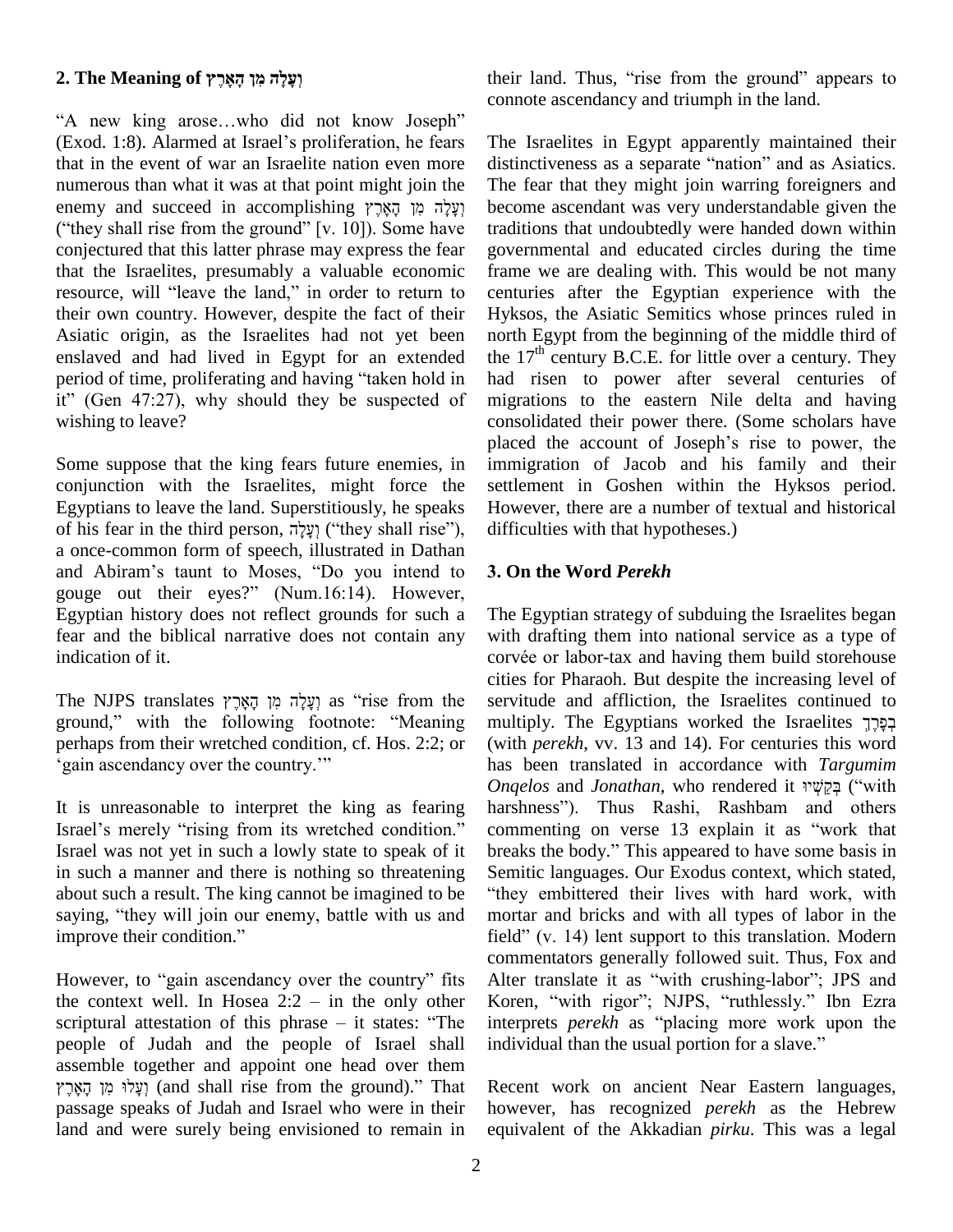term with the meaning of "unjust and unreasonable" demands" and, as applied to nonslaves, "extended forced labor," in effect transforming free men into a category of slaves. *Pirku* was never used for slaves, as it had no meaning when speaking of people who should<br>already were enslaved. Ancient Egyptian documents<br>attest to the king's right to press his free subjects into 4. The already were enslaved. Ancient Egyptian documents forced national labor for a limited time, within reasonable parameters; beyond that limit would violate his subjects' natural rights and would be *perekh*. This translation fits the two attestations of the word in our Exodus context eminently well (see *Olam HaTanakh*, *Shemot* p. 22 and on Ezekiel p. 175). There are four more attestations of the *perekh* root in *Tanakh*.

In Leviticus  $25$  the word (as נְּפַּרֵךְ) appears three times (vv. 43, 46b, 53) and in all three instances the context reads more smoothly with the *pirku* translation. In one of "Israelite.") instance it is only understandable with that translation. We will elaborate on this topic in our comments on *Parashat Behar Part III*. It will be seen that the laws pertaining to the non-Israelite slave mentioned there do not contain any implication that he may be worked pertaining to the non-Israelite slave mentioned there was s<br>do not contain any implication that he may be worked infant<br>with "crushing-labor." There is thus no inconsistency not cle with the revolutionary humane laws of Exodus 21 that a with "crushing-labor." There is thus no inconsistency<br>with the revolutionary humane laws of Exodus 21 that<br>tended to limit a master's harsh treatment of his non-Israelite slave.

The final *bepharekh* is in Ezekiel 34:4. The context is prev<br>The final *bepharekh* is in Ezekiel 34:4. The context is wou<br>one of complaints against Israel's leaders, viewed as mili shepherds, who tended to their own needs and one of complaints against Israel's leaders, viewed as shepherds, who tended to their own needs and exploited their flock. "You eat the fatty meat, clothe yourselves with the wool and slaughter the fatling; you do not tend the flock. You did not sustain the weak, heal the sick, bandage the injured, return the strayed or seek the lost, you ruled them with might weak, heal the sick, bandage the injured, return the the strayed or seek the lost, you ruled them with might midw<br>and יִבְפָּרֶךְ, so they have become scattered without a daugle strayed or seek the lost, you ruled them with might midwi<br>and הִבְפָּרֶךְ, so they have become scattered without a daugh<br>shepherd and prey for wild beasts" (vv. 3-5). Ruling with harshness does not fit the context of sheep and neither does it lead to their being scattered. It is the obey<br>lack of proper shepherding that allowed them to popu<br>become scattered, which may be termed "unjust" not p lack of proper shepherding that allowed them to shepherding, thus calling for the word *perekh*.

In the next verses in Ezekiel 34 G-d declares that He will rescue His flock from the places where they were scattered and will shepherd them properly. After providing some details He states that, "I will seek the "feared," וְתִּירֵאן being anagrams, is intended to reflect lost, return the strayed, bandage the injured, heal the

sick...and אֲרִעֲנָּה בְמִשְׁפַּט ('shepherd it [the flock] with  $\rm{kick}$ אֵרְעֶנָּה בְמִשְׁפָּט (''shepherd it [the flock] with<br>justice'' [v. 16]). Clearly, following the series of sick...and אֶרְעֶנָּה בְמִשְׁפָּט ("shepherd it [the flock] with<br>justice" [v. 16]). Clearly, following the series of<br>reversals that parallel the shepherds' violations, "with justice" [v. 16]). Clearly, following the series of reversals that parallel the shepherds' violations, "with justice" is the opposite of  $\frac{1}{2}$ יִבְרֶךְ, which obviously reversals that parallel the shepherds' violations, "with justice" is the opposite of הֲבָּכֶךָ, which obviously should translate as "with injustice."

### **. The Midwives**

When oppressive labor and affliction did not slow the Israelite population surge, the Egyptians resorted to progressively crueler, more drastic measures, still without success. The king did not choose to outright kill a large number of slaves on some pretext, as he is known to have had the power to do, as that would presumably harm the economy and tarnish his reputation. He decided to work through the midwives who attended to the birthing Hebrew women. reputation. He decided to work through the midwives<br>who attended to the birthing Hebrew women.<br>("Hebrew" is often used as the foreigner's designation who attended to<br>("Hebrew" is often u<br>of "Israelite.")

The king ordered the midwives to engage in male infanticide. When they saw the baby while the mother was still on the birth-stool or, alternatively, as the infant was deposited in the receiving container (it is not clear what the Hebrew הָאָבְנָיִם refers to), if it were infant was deposited in the receiving container (it is a boy they were to kill him, thus providing a gradual not clear what the Hebrew הָאָבְנָיִם refers to), if it were a boy they were to kill him, thus providing a gradual solution to the king's fears. Perhaps he meant that the deaths should appear as stillbirths or accidents, to prevent the possibility of a slave rebellion. Females would be permitted to live, as they did not constitute a military threat and would be of value as maidservants and as mates for slaves of other ethnic groups, thus producing slaves to replace the Hebrew males. (Ironically, the king is strictly focused on the males; the early stages of salvation, however, as described in the unfolding narrative, ensue through females: midwives, the mother and sister of Moses, and daughter of Pharaoh.)

Although the king believed that the midwives would obey his orders to kill the boys, and surely the population at-large would do so, at that point he did not propose public infanticide. Perhaps he did not population at-large would do so, at that point he did<br>not propose public infanticide. Perhaps he did not<br>want to besmirch his nation's civilized image. But the not propose public infanticide. Perhaps he did not<br>want to besmirch his nation's civilized image. But the<br>midwives feared G-d and defied the king's orders time and again and the Israelites continued to burgeon. (Cassuto suggests that deployment in successive and again and the Israelites continued to burgeon.<br>(Cassuto suggests that deployment in successive verses of the attested forms of "see" וּרְאִיחָן and suggests that deployment in successive<br>  $\tilde{c}$  the attested forms of "see" וּרְאִיתָן and<br>
וַתְּירָאָן, being anagrams, is intended to reflect the irony in the case.)